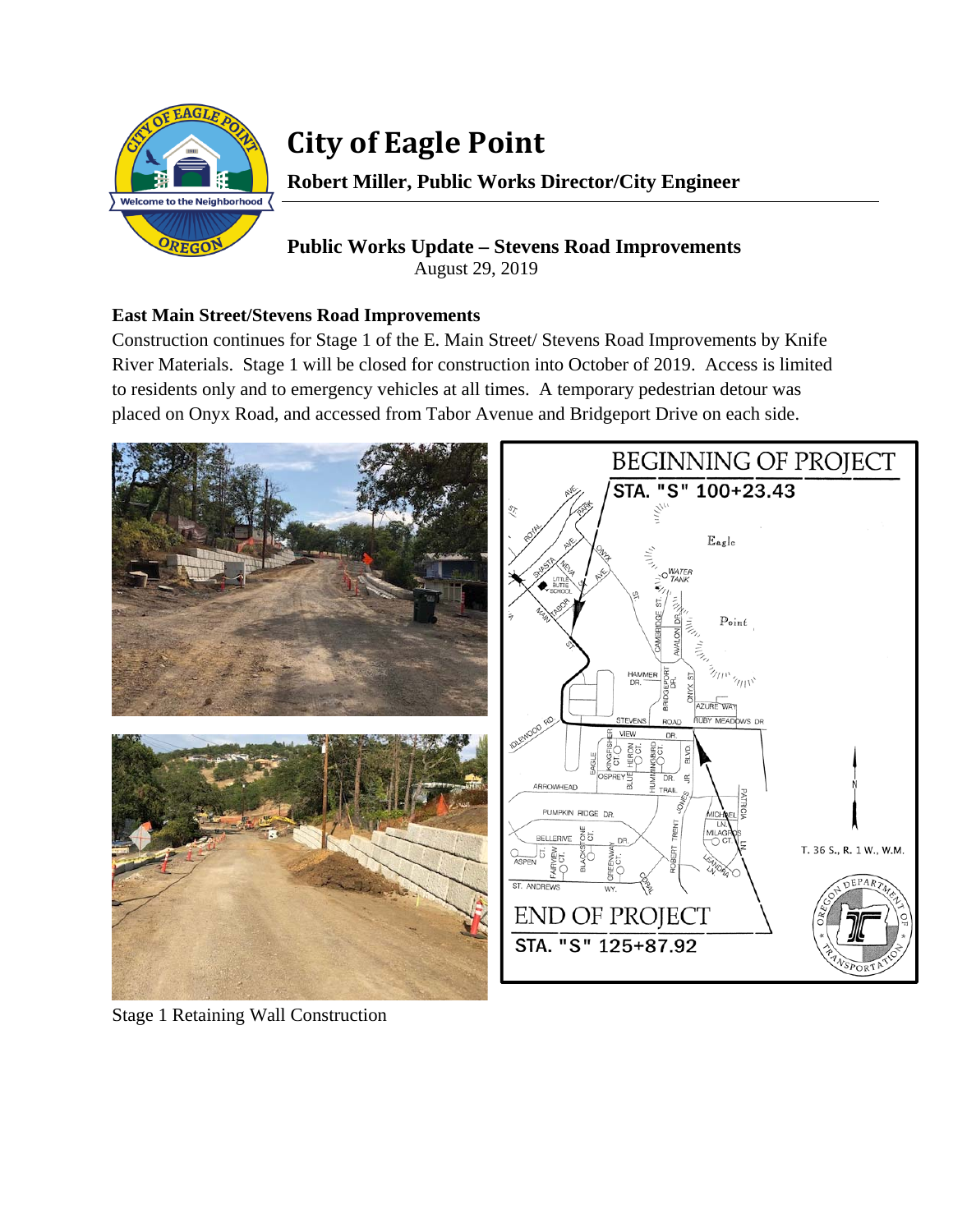

Retaining Wall "B" Construction.



The Ultrablocks were delivered to the site, and unloaded directly by Knife River Materials on Main Street. This saved time and effort for both the City and Knife River.



Stage 1 pavement removed. Relocation of the RVSS manhole continues.